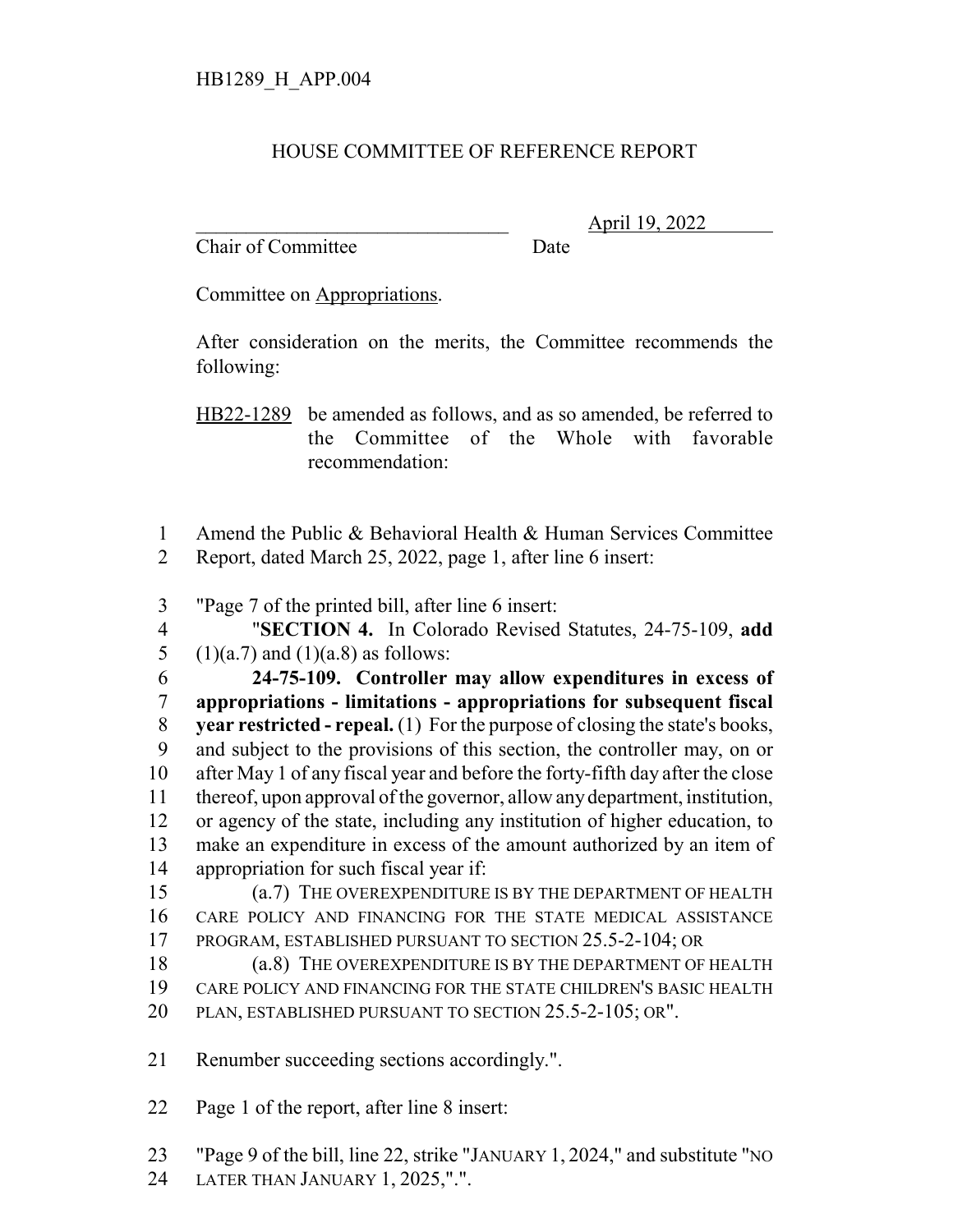Page 1 of the report, strike lines 9 and 10 and substitute:

"Page 11 of the bill, strike lines 4 through13 and substitute:

 "(8) (a) DURING ITS 2024 PRESENTATION TO THE JOINT BUDGET COMMITTEE OF THE GENERAL ASSEMBLY AND IN ITS PRESENTATION TO THE HEALTH AND HUMAN SERVICES COMMITTEE OF THE SENATE AND THE HEALTH AND INSURANCE COMMITTEE OF THE HOUSE OF REPRESENTATIVES, OR ANY SUCCESSOR COMMITTEES, AT THE HEARING HELD PURSUANT TO SECTION 2-7-203 (2)(a) OF THE "STATE MEASUREMENT FOR ACCOUNTABLE, RESPONSIVE, AND TRANSPARENT (SMART) GOVERNMENT ACT", THE STATE DEPARTMENT SHALL REPORT ON ITS PLANS AND PROGRESS IN IMPLEMENTING STATE MEDICAL ASSISTANCE.

 (b) BEGINNING JANUARY 1, 2026, AND CONTINUING EVERY JANUARY THEREAFTER, THE STATE DEPARTMENT, IN ITS PRESENTATION TO THE JOINT BUDGET COMMITTEE OF THE GENERAL ASSEMBLY AND IN ITS PRESENTATION TO THE HEALTH AND HUMAN SERVICES COMMITTEE OF THE SENATE AND THE HEALTH AND INSURANCE COMMITTEE OF THE HOUSE OF REPRESENTATIVES, OR ANY SUCCESSOR COMMITTEES, AT THE HEARING HELD PURSUANT TO SECTION 2-7-203 (2)(a) OF THE "STATE MEASUREMENT FOR ACCOUNTABLE, RESPONSIVE, AND TRANSPARENT (SMART)GOVERNMENT ACT", SHALL REPORT ON THE COST SAVINGS AND HEALTH IMPROVEMENTS ASSOCIATED WITH STATE MEDICAL ASSISTANCE.".

 Page 11 of the bill, line 15, strike "JANUARY 1, 2024," and substitute "NO LATER THAN JANUARY 1, 2025,".

Page 12 of the bill, strike lines 22 through 27.

Page 13 of the bill, strike lines 1 through 5 and substitute:

26 "(8) (a) DURING ITS 2024 PRESENTATION TO THE JOINT BUDGET COMMITTEE OF THE GENERAL ASSEMBLY AND IN ITS PRESENTATION TO THE HEALTH AND HUMAN SERVICES COMMITTEE OF THE SENATE AND THE HEALTH AND INSURANCE COMMITTEE OF THE HOUSE OF REPRESENTATIVES, OR ANY SUCCESSOR COMMITTEES, AT THE HEARING HELD PURSUANT TO SECTION 2-7-203 (2)(a) OF THE "STATE MEASUREMENT FOR ACCOUNTABLE, RESPONSIVE, AND TRANSPARENT (SMART) GOVERNMENT ACT", THE STATE DEPARTMENT SHALL REPORT ON ITS PLANS AND PROGRESS IN IMPLEMENTING THE STATE BASIC HEALTH PLAN. (b) BEGINNING JANUARY 1, 2026, AND CONTINUING EVERY JANUARY THEREAFTER, THE STATE DEPARTMENT, IN ITS PRESENTATION TO THE JOINT BUDGET COMMITTEE OF THE GENERAL ASSEMBLY AND IN ITS PRESENTATION TO THE HEALTH AND HUMAN SERVICES COMMITTEE OF THE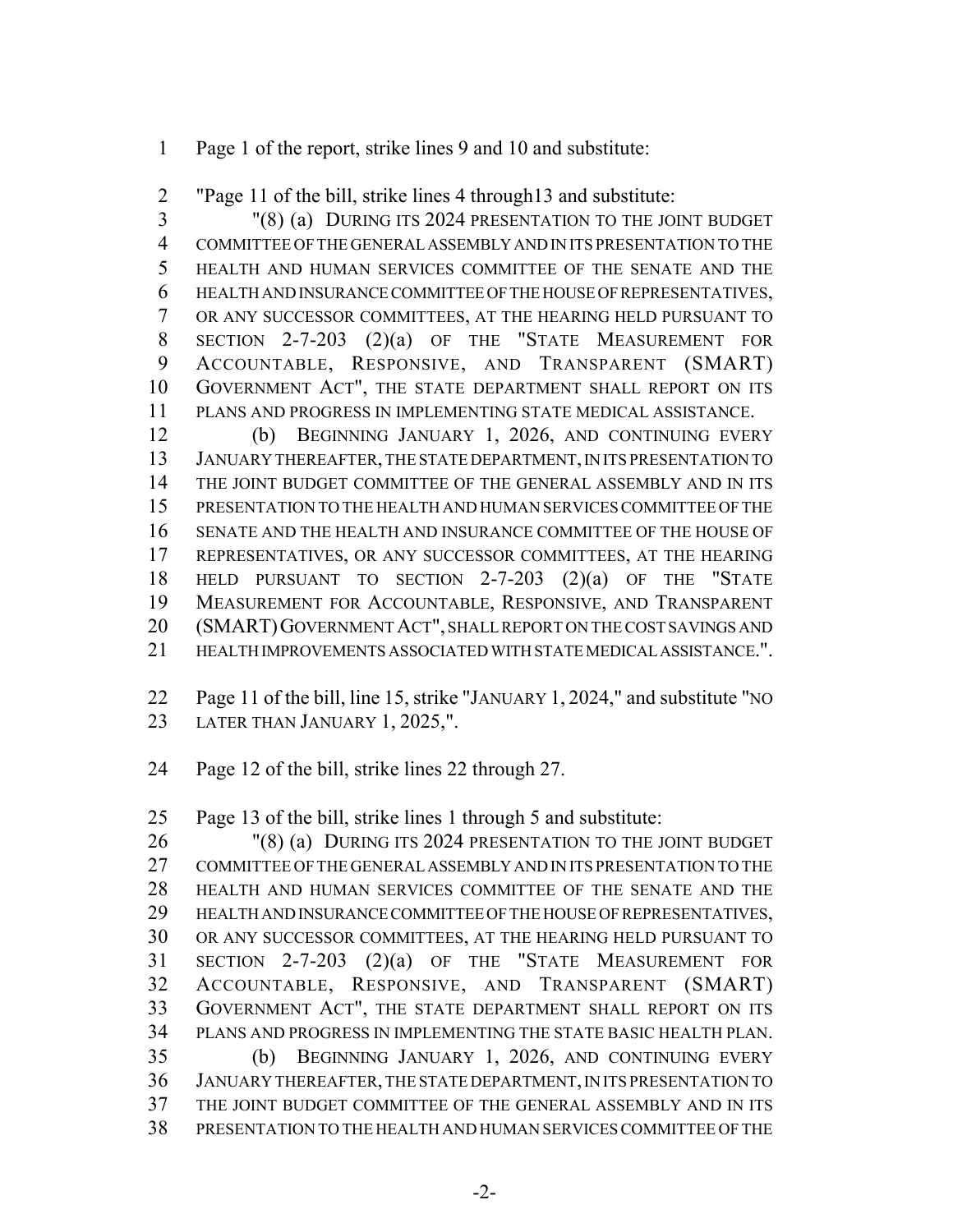SENATE AND THE HEALTH AND INSURANCE COMMITTEE OF THE HOUSE OF REPRESENTATIVES, OR ANY SUCCESSOR COMMITTEES, AT THE HEARING HELD PURSUANT TO SECTION 2-7-203 (2)(a) OF THE "STATE MEASUREMENT FOR ACCOUNTABLE, RESPONSIVE, AND TRANSPARENT (SMART)GOVERNMENT ACT", SHALL REPORT ON THE COST SAVINGS AND HEALTH IMPROVEMENTS ASSOCIATED WITH THE STATE BASIC HEALTH PLAN.".

Page 13 of the bill, after line 16 insert:

 "**SECTION 10.** In Colorado Revised Statutes, 25.5-4-201, **amend** (1) as follows:

 **25.5-4-201. Cash system of accounting - financial administration of medical services premiums - medical programs administered by department of human services - federal contributions - rules.** (1) The state department shall utilize the cash system of accounting, as enunciated by the governmental accounting standards board, regardless of the source of revenues involved, for all activities of the state department relating to the financial administration of any nonadministrative expenditure that qualifies for federal financial participation under Title XIX of the federal "Social Security Act", AND FOR THE ADMINISTRATION OF THE STATE-FUNDED HEALTH AND MEDICAL CARE PROGRAM, CREATED PURSUANT TO SECTION 25.5-2-104, AND FOR THE STATE CHILDREN'S BASIC HEALTH PLAN, CREATED PURSUANT TO SECTION 25.5-2-105, except for expenditures under the program for the 24 medically indigent, article 3 of this title TITLE 25.5.".

Renumber succeeding sections accordingly.".".

 Page 1 of the report, line 13, strike "STATE-SUBSIDIZED INDIVIDUAL HEALTH CARE COVERAGE" and substitute "A STATE-SUBSIDIZED 28 INDIVIDUAL HEALTH COVERAGE PLAN".

 Page 1 of the report, line 16, strike "25.5-5-201 (6)."." and substitute "25.5-5-201 (6). TO THE EXTENT SUCH FEDERAL FUNDS ARE USED TO ENHANCE OR EXPAND A STATE-SUBSIDIZED INDIVIDUAL HEALTH COVERAGE PLAN, AS DEFINED IN SECTION 10-16-1203 (15), THE HEALTH INSURANCE AFFORDABILITY ENTERPRISE CREATED PURSUANT TO SECTION 10-16-1204 MUST RECEIVE, DEPOSIT INTO THE HEALTH INSURANCE AFFORDABILITY CASH FUND CREATED IN SECTION 10-16-1206, AND ALLOCATE THE FEDERAL SHARE OF THE MEDICAL ASSISTANCE PAYMENTS PURSUANT TO SECTION 10-16-1205 (2), SUBJECT TO ANY CONDITIONS SET FORTH IN THE APPROVAL OF THE WAIVER.".".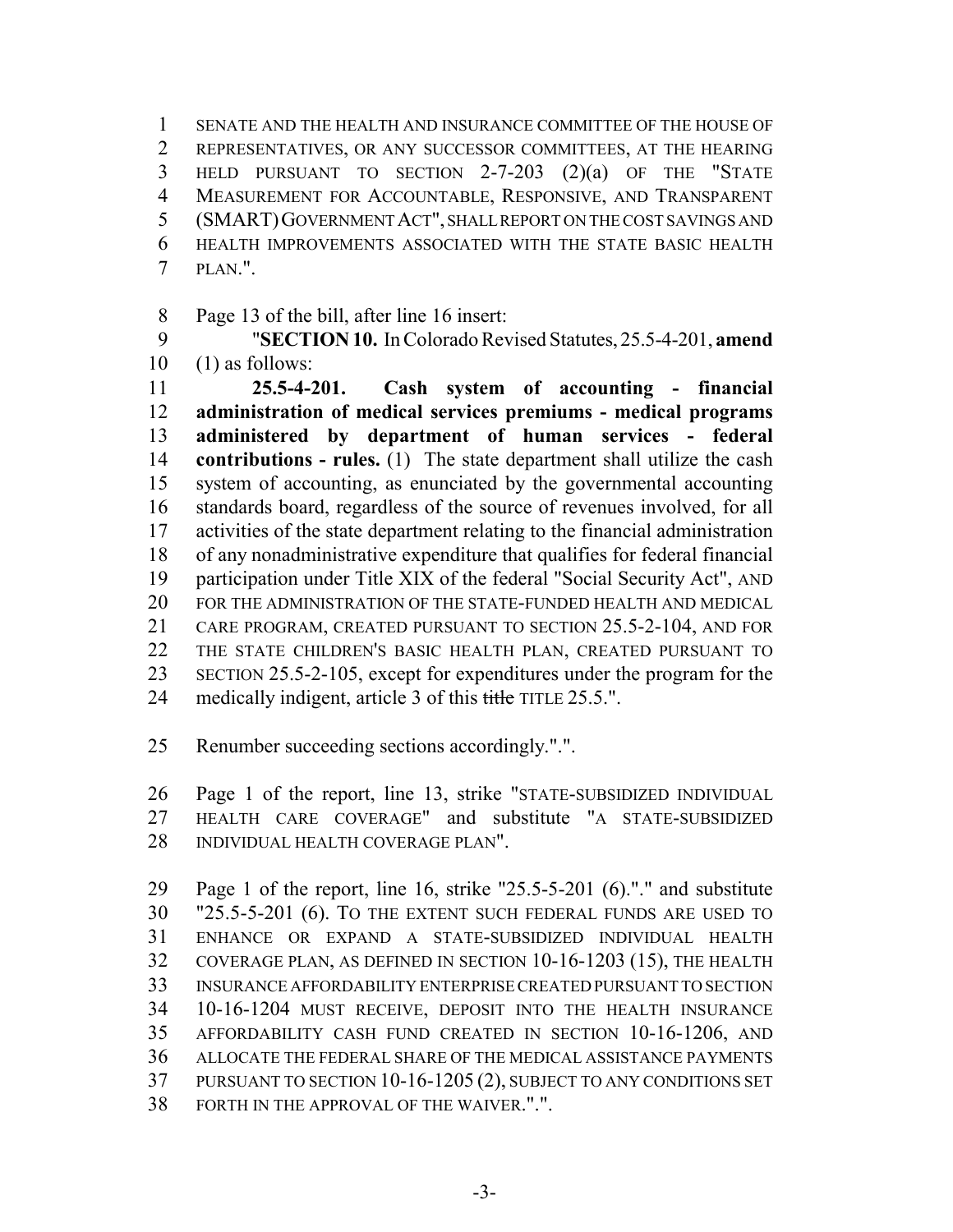- Page 1 of the report, before line 17 insert:
- "Page 15 of the bill, line 26, strike "JANUARY 1, 2024," and substitute "NO
- LATER THAN JANUARY 1, 2025,".".

Page 1 of the report, strike line 20 and substitute:

"Page 16 of the bill, strike lines 15 through 25 and substitute:

 "(d) (I) DURING ITS 2024 PRESENTATION TO THE JOINT BUDGET COMMITTEE OF THE GENERAL ASSEMBLY AND IN ITS PRESENTATION TO THE HEALTH AND HUMAN SERVICES COMMITTEE OF THE SENATE AND THE HEALTH AND INSURANCE COMMITTEE OF THE HOUSE OF REPRESENTATIVES, OR ANY SUCCESSOR COMMITTEES, AT THE HEARING HELD PURSUANT TO SECTION 2-7-203 (2)(a) OF THE "STATE MEASUREMENT FOR ACCOUNTABLE, RESPONSIVE, AND TRANSPARENT (SMART) GOVERNMENT ACT", THE STATE DEPARTMENT SHALL REPORT ON ITS PLANS AND PROGRESS IN IMPLEMENTING THE COVERAGE EXPANSION 15 CREATED PURSUANT TO THIS SUBSECTION (6).

 (II) BEGINNING JANUARY 1, 2026, AND CONTINUING EVERY JANUARY THEREAFTER, THE STATE DEPARTMENT, IN ITS PRESENTATION TO THE JOINT BUDGET COMMITTEE OF THE GENERAL ASSEMBLY AND IN ITS PRESENTATION TO THE HEALTH AND HUMAN SERVICES COMMITTEE OF THE SENATE AND THE HEALTH AND INSURANCE COMMITTEE OF THE HOUSE OF REPRESENTATIVES, OR ANY SUCCESSOR COMMITTEES, AT THE HEARING HELD PURSUANT TO SECTION 2-7-203 (2)(a) OF THE "STATE MEASUREMENT FOR ACCOUNTABLE, RESPONSIVE, AND TRANSPARENT (SMART)GOVERNMENT ACT", SHALL REPORT ON THE COST SAVINGS AND HEALTH IMPROVEMENTS ASSOCIATED WITH THE COVERAGE EXPANSION 26 CREATED PURSUANT TO THIS SUBSECTION (6).".".

Page 2 of the report, after line 34 insert:

"Page 21 of the bill, line 17, strike "JANUARY 1, 2024," and substitute "NO

- LATER THAN JANUARY 1, 2025,".".
- Strike page 3, line 2 of the report and substitute:
- "Page 22 of the bill, strike lines 2 through 12 and substitute:

 "(c) (I) DURING ITS 2024 PRESENTATION TO THE JOINT BUDGET COMMITTEE OF THE GENERAL ASSEMBLY AND IN ITS PRESENTATION TO THE HEALTH AND HUMAN SERVICES COMMITTEE OF THE SENATE AND THE HEALTH AND INSURANCE COMMITTEE OF THE HOUSE OF REPRESENTATIVES, OR ANY SUCCESSOR COMMITTEES, AT THE HEARING HELD PURSUANT TO SECTION 2-7-203 (2)(a) OF THE "STATE MEASUREMENT FOR ACCOUNTABLE, RESPONSIVE, AND TRANSPARENT (SMART) GOVERNMENT ACT", THE STATE DEPARTMENT SHALL REPORT ON ITS PLANS AND PROGRESS IN IMPLEMENTING THE COVERAGE EXPANSION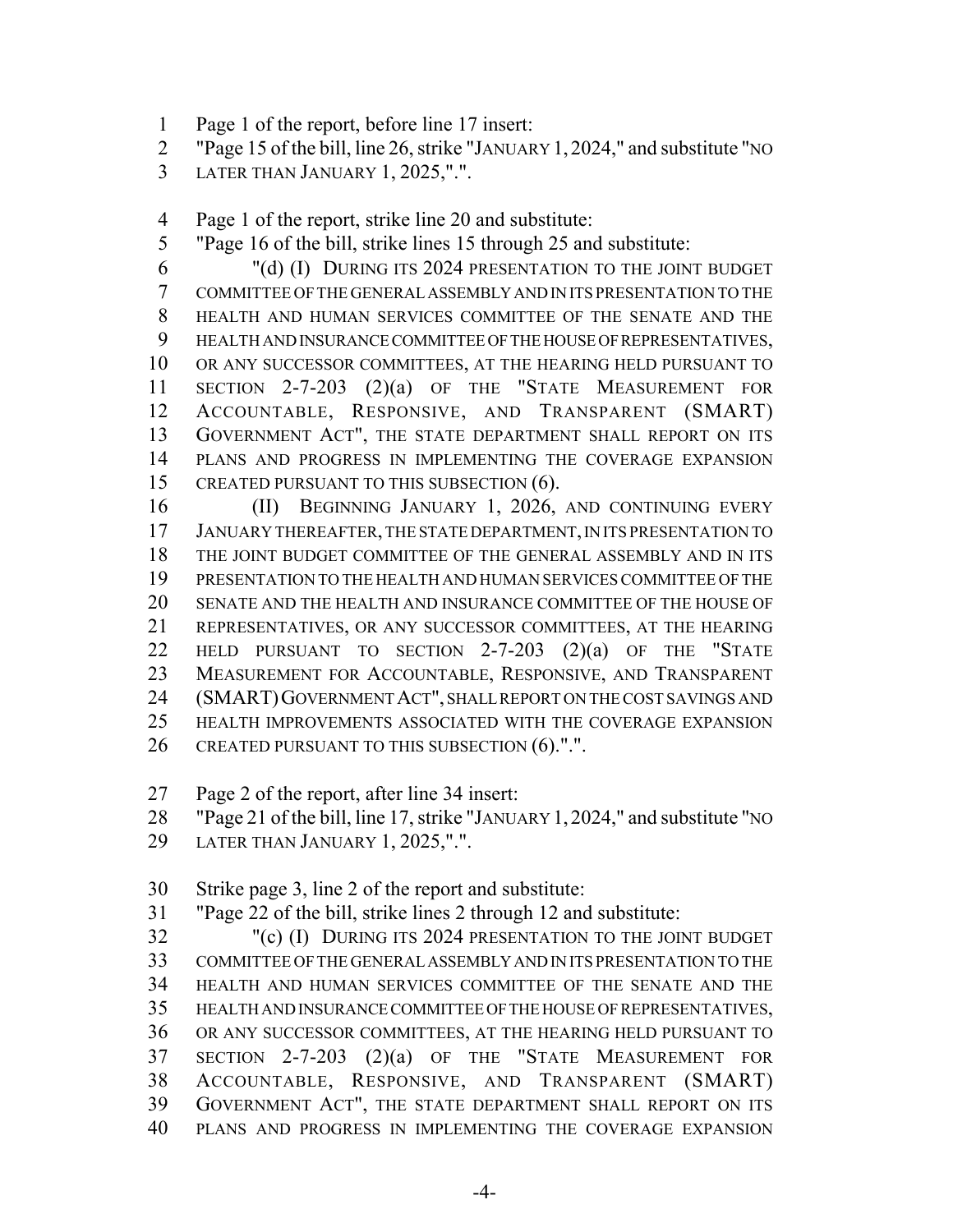CREATED PURSUANT TO THIS SUBSECTION (7).

 (II) BEGINNING JANUARY 1, 2026, AND CONTINUING EVERY JANUARY THEREAFTER, THE STATE DEPARTMENT, IN ITS PRESENTATION TO THE JOINT BUDGET COMMITTEE OF THE GENERAL ASSEMBLY AND IN ITS PRESENTATION TO THE HEALTH AND HUMAN SERVICES COMMITTEE OF THE SENATE AND THE HEALTH AND INSURANCE COMMITTEE OF THE HOUSE OF REPRESENTATIVES, OR ANY SUCCESSOR COMMITTEES, AT THE HEARING HELD PURSUANT TO SECTION 2-7-203 (2)(a) OF THE "STATE MEASUREMENT FOR ACCOUNTABLE, RESPONSIVE, AND TRANSPARENT (SMART)GOVERNMENT ACT", SHALL REPORT ON THE COST SAVINGS AND HEALTH IMPROVEMENTS ASSOCIATED WITH THE COVERAGE EXPANSION 12 CREATED PURSUANT TO THIS SUBSECTION (7).".

Page 24 of the bill, after line 7 insert:

 "**SECTION 20. Appropriation.** (1) For the 2022-23 state fiscal year, \$730,573 is appropriated to the department of health care policy and financing. This appropriation is from the general fund. To implement this act, the department may use this appropriation as follows:

 (a) \$258,733 for use by the executive director's office for personal services, which amount is based on an assumption that the office will 20 require an additional 5.1 FTE;

 (b) \$29,707 for use by the executive director's office for operating expenses;

(c) \$262,500 for general professional services and special projects;

 (d) \$161,069 for medical and long-term care services for Medicaid 25 eligible individuals, which amount is subject to the " $(M)$ " notation as defined in the annual general appropriation act for the same fiscal year; and

 (e) \$18,564 for children's basic health plan medical and dental costs.

 (2) For the 2022-23 state fiscal year, the general assembly anticipates that the department of health care policy and financing will receive \$885,480 in federal funds. The appropriation in subsection (1) of this section is based on the assumption that the office will receive this amount of federal funds to be used as follows:

 (a) \$181,587 for use by the executive director's office for personal services, which amount is subject to the "(I)" notation as defined in the annual general appropriation act for the same fiscal year;

 (b) \$20,848 for use by the executive director's office for operating expenses, which amount is subject to the "(I)" notation as defined in the annual general appropriation act for the same fiscal year;

(c) \$487,500 for general professional services and special projects,